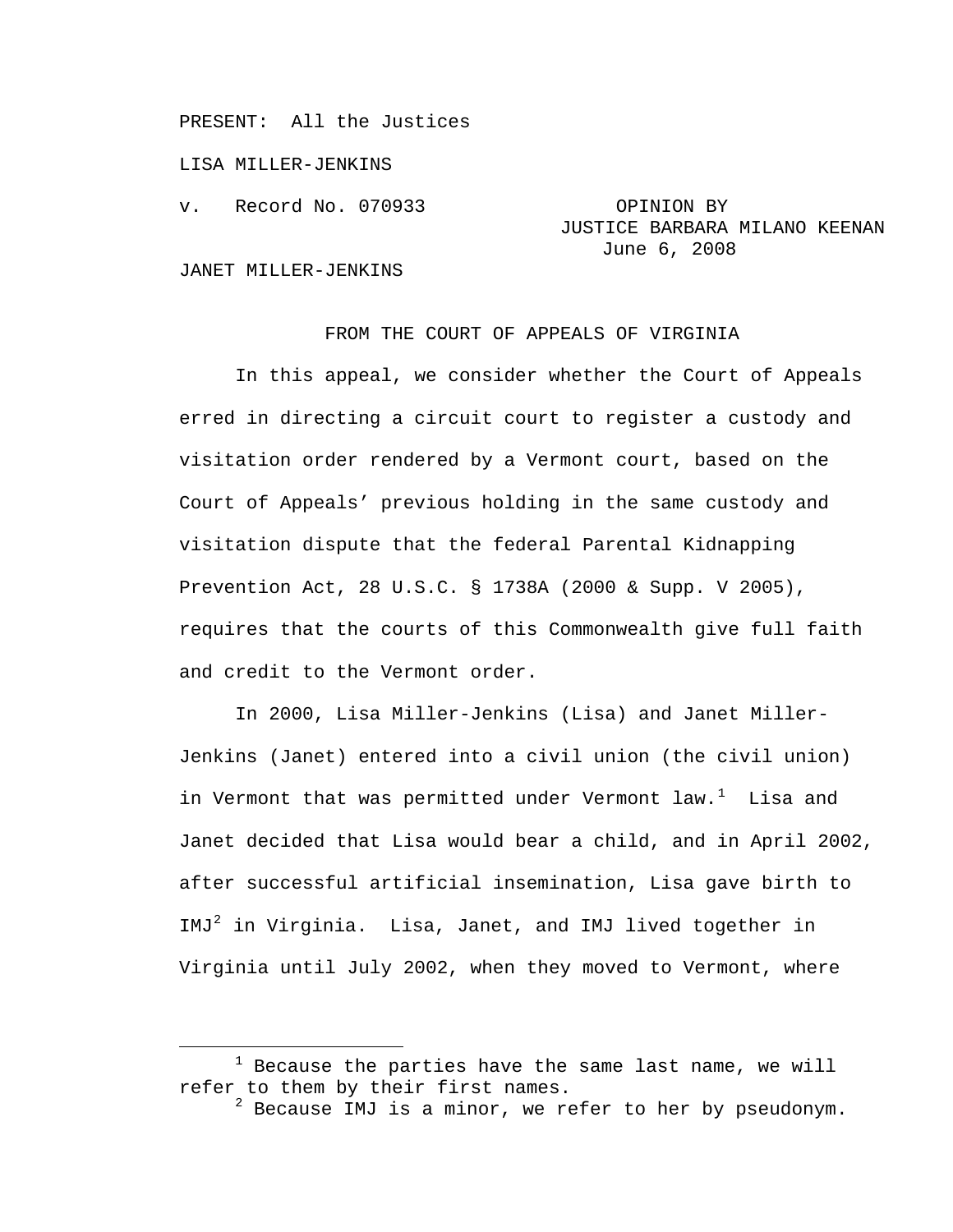they lived until September 2003. At that time, Lisa and IMJ returned permanently to Virginia over Janet's objection.

 In November 2003, Lisa filed a petition in a Vermont family court (the Vermont court), seeking to dissolve the civil union and to gain custody of IMJ. The Vermont court dissolved the civil union and entered a custody and visitation order (the Vermont custody order) granting temporary custody of IMJ to Lisa and temporary visitation rights to Janet. After initially allowing Janet to visit IMJ in June, Lisa thereafter refused to permit Janet to have contact with IMJ as required by the terms of the Vermont custody order.

 On July 1, 2004, Lisa filed a petition in the Frederick County Circuit Court (the circuit court), asking the circuit court to determine that Lisa was IMJ's "sole parent" and seeking sole custody of IMJ. On July 7, 2004, Janet filed a motion in the Vermont court seeking enforcement of the Vermont custody order and a determination that Lisa was in contempt of that court for her failure to abide by the terms of the Vermont custody order. On July 19, 2004, the Vermont court entered an order holding that the Vermont court had continuing jurisdiction over all custody matters in the case, and that the Vermont court would not defer to an order entered by a court in another state purporting to resolve the issue of custody.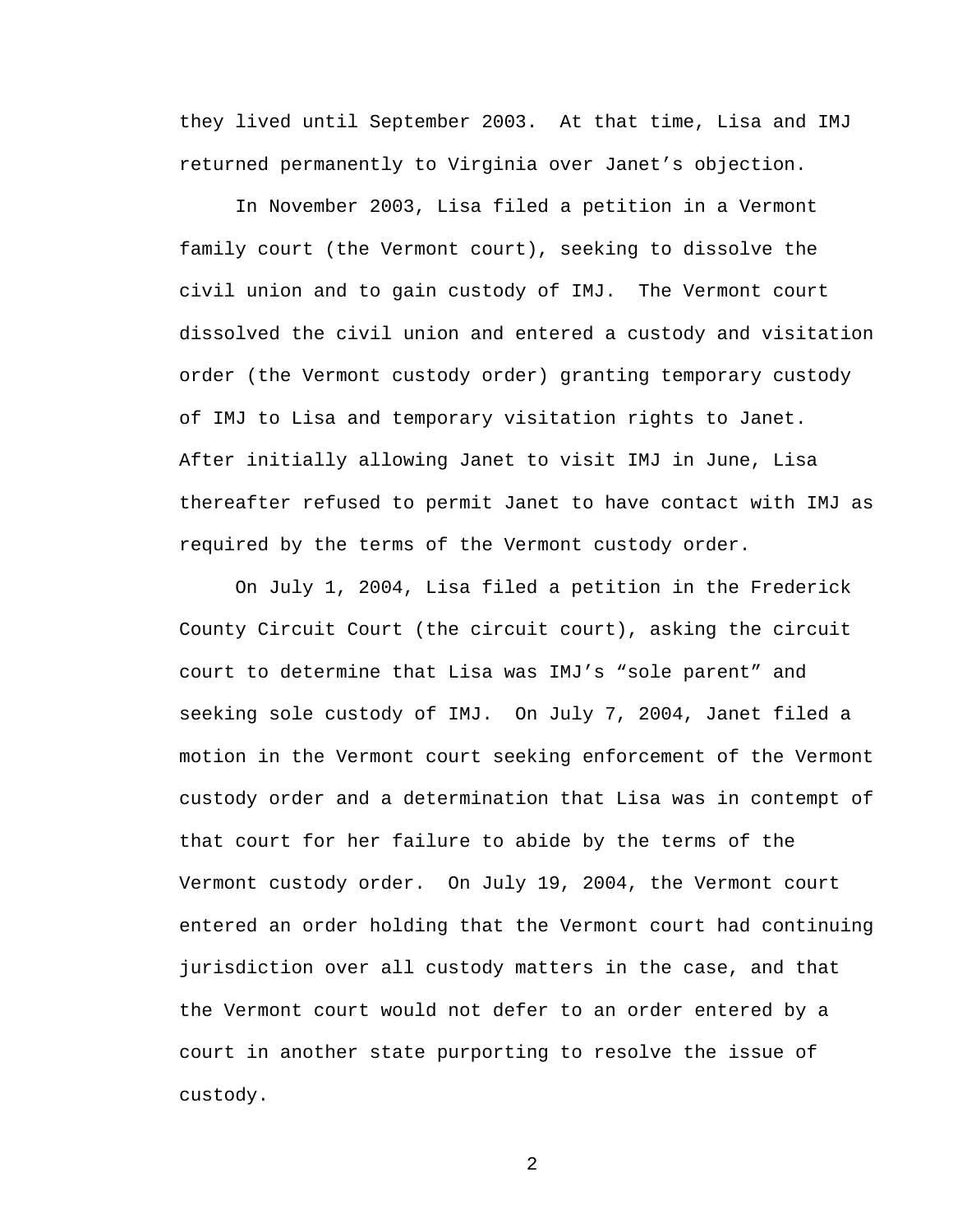In August 2004, the circuit court entered an order temporarily awarding sole custody of IMJ to Lisa and ordered that IMJ not be removed from Virginia (the Virginia custody order). Because the Vermont custody order included a provision granting Janet scheduled visitation with IMJ in Vermont, the Virginia custody order was in direct conflict with the Vermont custody order. In September 2004, the Vermont court issued an order holding Lisa in contempt for violating the terms of the Vermont custody order.

 In October 2004, the circuit court concluded that it had jurisdiction over the custody dispute and entered an order awarding sole custody to Lisa, holding that Janet did not have any parental rights, and that Lisa was IMJ's "sole" parent. In November 2004, the Vermont court issued a contrary order holding that Lisa and Janet were both "parents" of IMJ.

 In January 2005, Janet appealed the Virginia custody order to the Court of Appeals (the first Virginia appeal). See Miller-Jenkins v. Miller-Jenkins, 49 Va. App. 88, 637 S.E.2d 330 (2006). In November 2006, the Court of Appeals reversed the circuit court's judgment entering the Virginia custody order, holding that the circuit court did not have jurisdiction to enter the order because the dispute was a "custody and visitation determination" subject to the provisions of the Parental Kidnapping Prevention Act, 28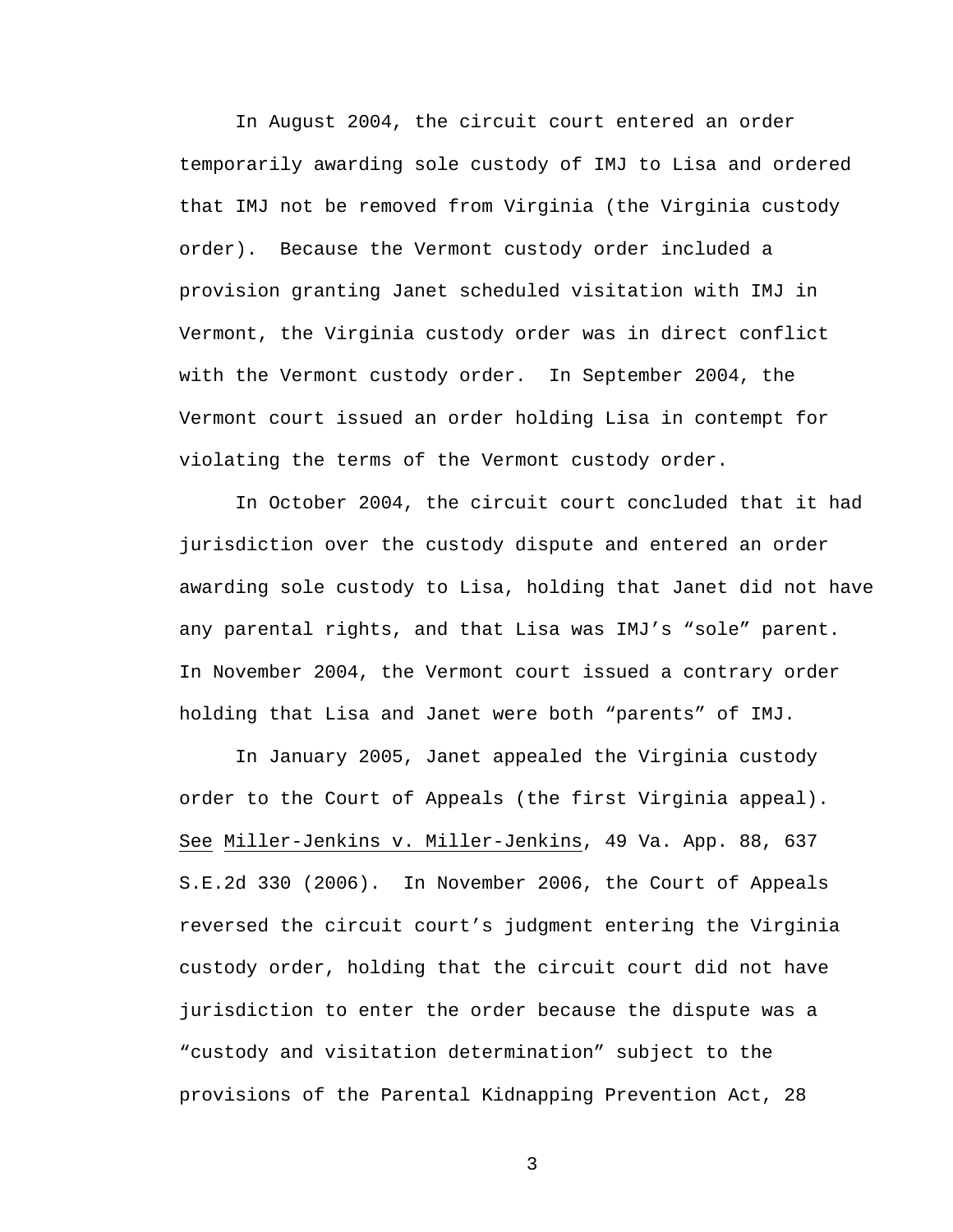U.S.C. § 1738A (2000 & Supp. V 2005) (the PKPA), which accorded Vermont sole jurisdiction over the custody and visitation dispute. Id. at 103, 637 S.E.2d 337-38. The Court of Appeals concluded that the provisions of the Defense of Marriage Act, 28 U.S.C. § 1738C (2000 & Supp. V 2005) (the DOMA), did not alter the applicability of the PKPA to the custody and visitation dispute, and that the PKPA preempted all state law to the contrary, including Code § 20-45.3 (the Marriage Affirmation Act). Id. at 102-03, 637 S.E.2d at 337.

 The Court of Appeals further held in the first Virginia appeal that Vermont law governed the parties' dispute, and that the courts of Virginia were bound by Vermont's interpretation of its own law. Id. at 96-97, 637 S.E.2d at 334-35. Accordingly, based on its holding that Vermont had sole jurisdiction over the case, the Court of Appeals declined to address the issue whether the civil union would have been recognized under Virginia law. Id. at 103, 637 S.E.2d at 337- 38.

 Following the Court of Appeals' entry of judgment in the first Virginia appeal, Lisa filed a petition for appeal to this Court. We dismissed Lisa's petition because she failed to file a notice of appeal. Miller-Jenkins v. Miller-Jenkins, Record No. 070355 (May 7, 2007).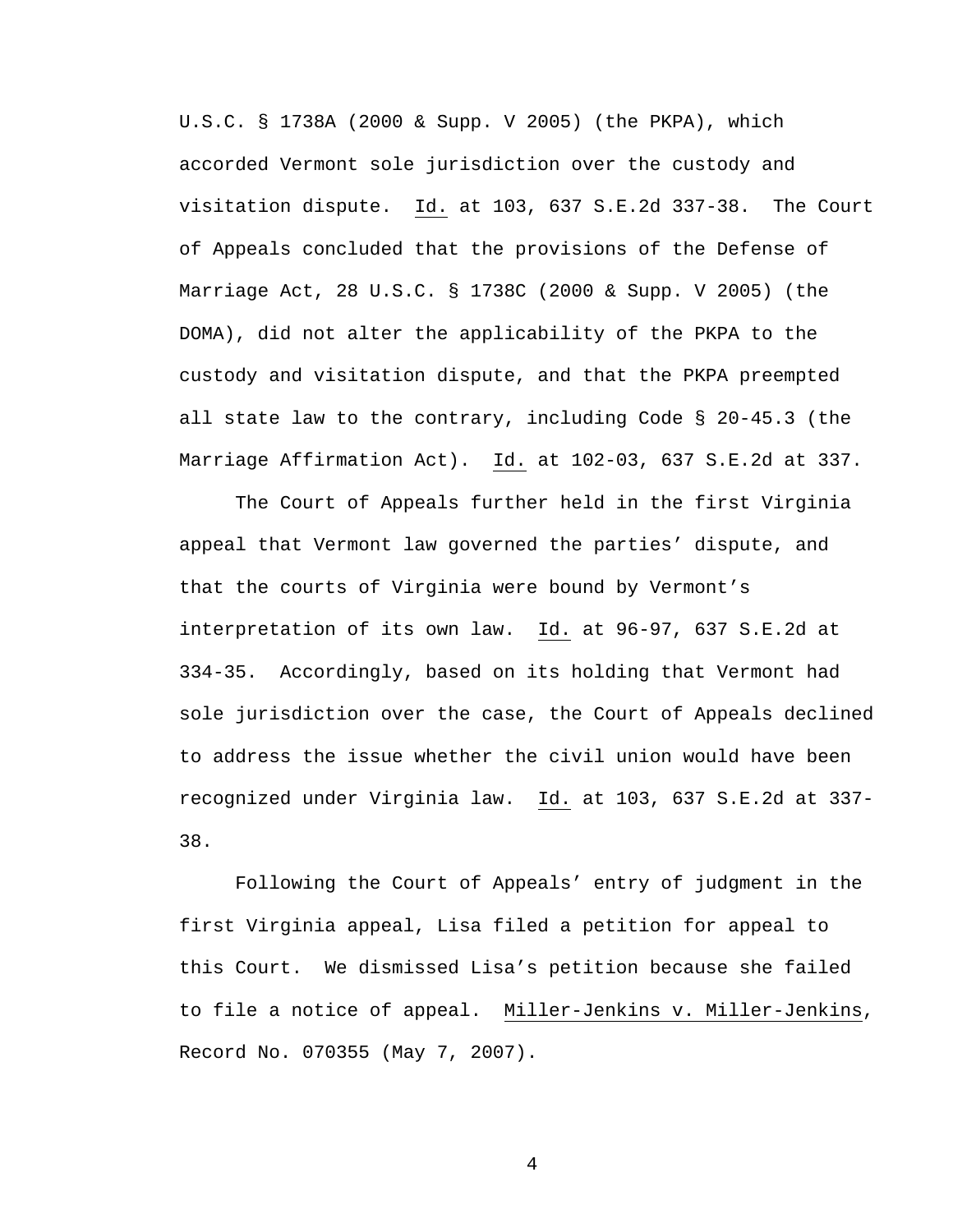Meanwhile, in March 2005, Janet sought to register the Vermont custody order in the Juvenile and Domestic Relations District Court of Frederick County (the juvenile and domestic relations court). The juvenile and domestic relations court registered the Vermont custody order, and Lisa appealed that decision to the circuit court. The circuit court reversed the juvenile and domestic relations court's judgment mandating registration of the Vermont custody order.

 Janet appealed from the circuit court's judgment to the Court of Appeals. In an unpublished opinion, the Court of Appeals summarily reversed the circuit court's order and reinstated the registration of the Vermont custody order, holding that this result was mandated by the Court of Appeals' decision in the first Virginia appeal. Miller-Jenkins v. Miller-Jenkins, Record No. 0688-06-4 (April 17, 2007). Lisa appeals from the Court of Appeals' judgment.

 Addressing the merits of her appeal, Lisa argues that the Court of Appeals erred in concluding that the PKPA requires that Virginia courts give full faith and credit to the Vermont custody order. Lisa maintains that the DOMA, not the PKPA, is applicable in determining whether Virginia must accord full faith and credit to Vermont's child custody orders, and that the Court of Appeals erred in holding that the PKPA preempts the Marriage Affirmation Act and in not addressing whether the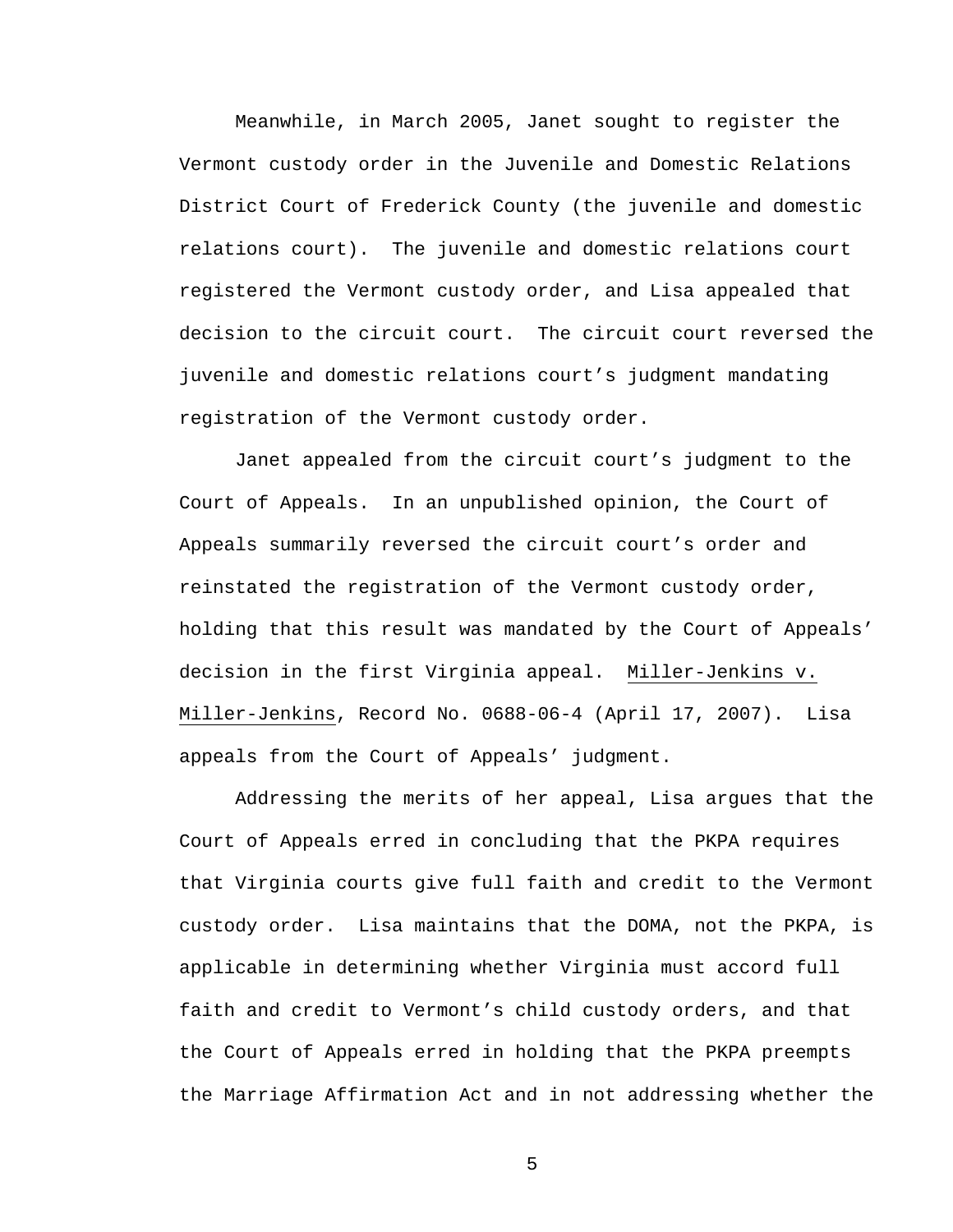PKPA also preempts Article I, § 15-A of the Constitution of Virginia (the Virginia Marriage Amendment). Lisa also contends, among other things, that both the Court of Appeals' judgment and the Vermont judgment violated her fundamental parental rights.

 Janet argues, however, that this Court should not reach the merits of Lisa's appeal. Janet contends that Lisa's claims are barred by the "law of the case" doctrine because all the issues presented in this appeal were resolved by the Court of Appeals' decision in the first Virginia appeal, which Lisa failed to timely appeal to this Court. Janet maintains that the first Virginia appeal and the present appeal are the same "case," because the present appeal involves the same parties and the same issue of custody and visitation. Thus, Janet asserts that under the "law of the case" doctrine, the Court of Appeals' holding in the first Virginia appeal that the PKPA requires Virginia to give full faith and credit to the Vermont custody order was a binding adjudication that resolves the issues before us in the present appeal.

 In response, Lisa contends that the "law of the case" doctrine does not apply to the present appeal, because the present appeal is not the same "case" that was before the Court of Appeals in the first Virginia appeal. According to Lisa, the issue in the first Virginia appeal was whether the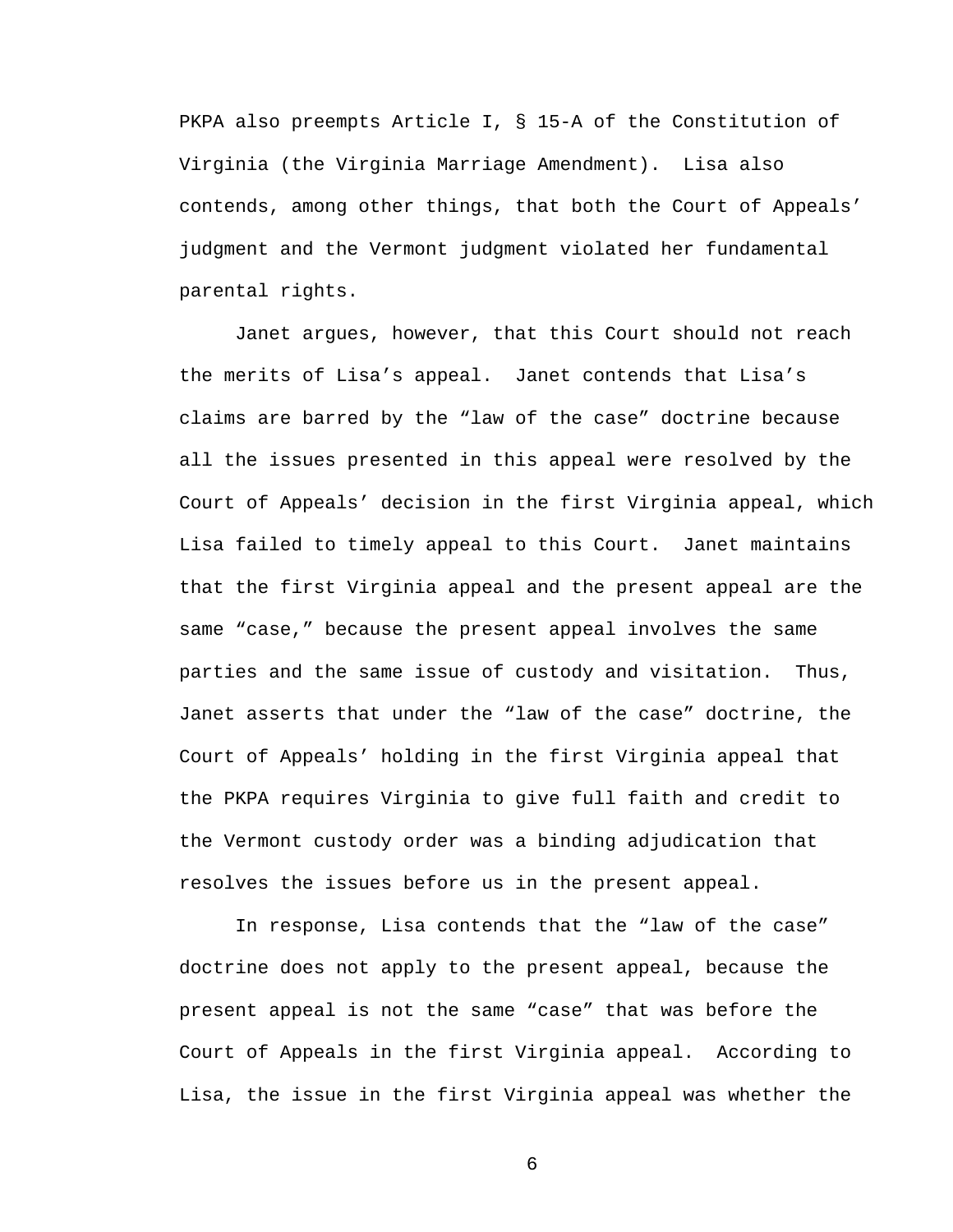courts of Virginia had jurisdiction to entertain Lisa's custody petition, while the issue in the present appeal is whether the courts of Virginia must give full faith and credit to the Vermont custody order. Lisa further maintains that the Court of Appeals could not have addressed in the first appeal whether the PKPA preempted the Virginia Marriage Amendment, because that amendment was not effective when the Court of Appeals rendered its decision in the first appeal. We disagree with Lisa's arguments.

 The "law of the case" doctrine is well established in the courts of this Commonwealth. Under this doctrine,

[when] there have been two appeals in the same case, between the same parties, and the facts are the same, nothing decided on the first appeal can be re-examined on a second appeal. Right or wrong, it is binding on both the trial court and the appellate court, and is not subject to re-examination by either. For the purpose of that case, though only for that case, the decision on the first appeal is the law.

Steinman v. Clinchfield Coal Corp., 121 Va. 611, 620, 93 S.E. 684, 687 (1917); see Uninsured Employer's Fund v. Thrush, 255 Va. 14, 18, 496 S.E.2d 57, 59 (1998); Chappell v. White, 184 Va. 810, 816, 36 S.E.2d 524, 526-27 (1946); Kemp v. Miller, 160 Va. 280, 284, 168 S.E. 430, 431 (1933).

 Pursuant to the "law of the case" doctrine, when a party fails to challenge a decision rendered by a court at one stage of litigation, that party is deemed to have waived her right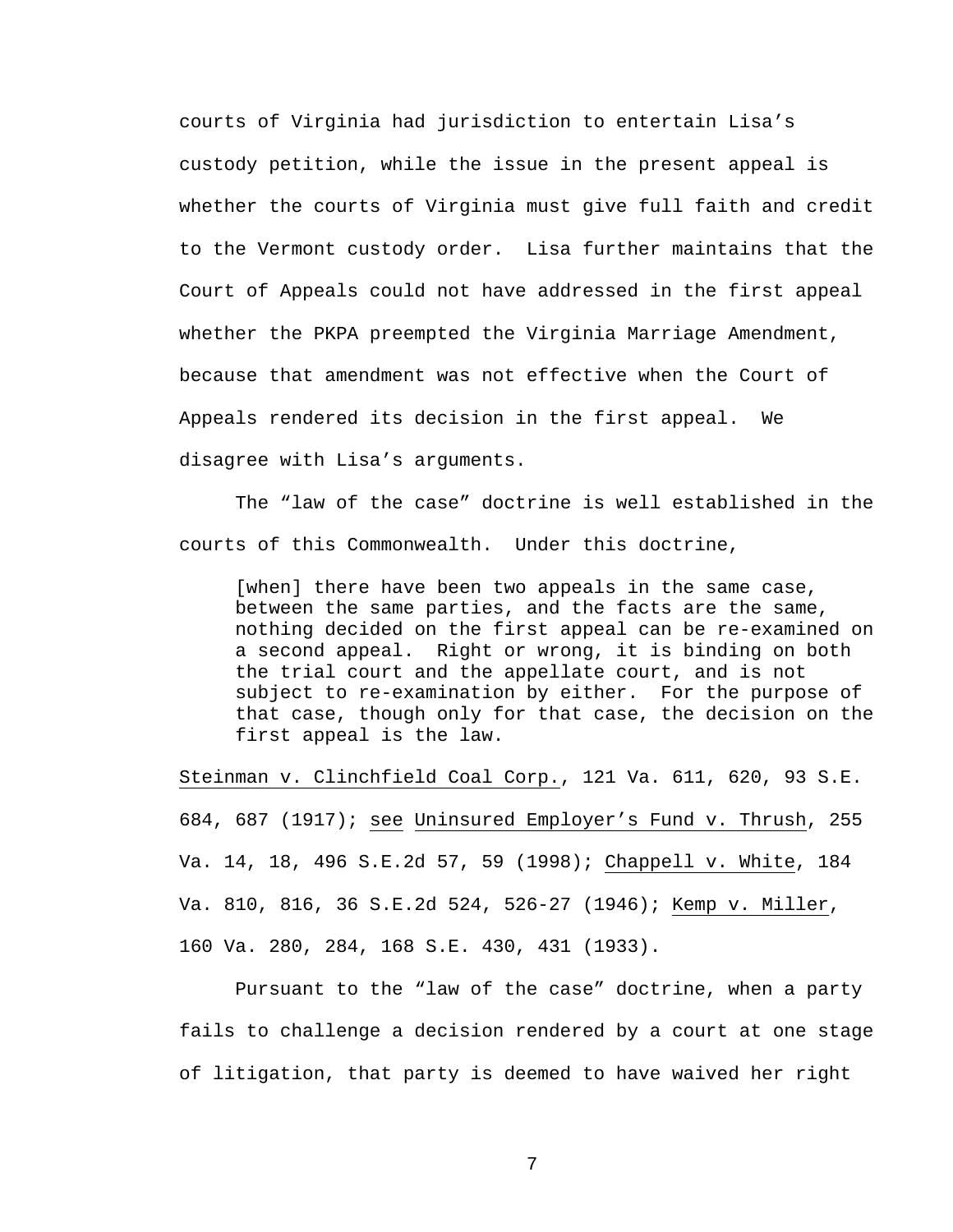to challenge that decision during later stages of the "same litigation." See Kondaurov v. Kerdasha, 271 Va. 646, 658, 629 S.E.2d 181, 188 (2006). The "law of the case" doctrine applies both to issues that were actually decided by the court, and also to issues "necessarily involved in the first appeal, whether actually adjudicated or not." Kemp, 160 Va. at 285, 168 S.E. at 431; Searles v. Gordon, 156 Va. 289, 296, 157 S.E. 759, 761 (1931); Norfolk & W.R. Co. v. Duke, 107 Va. 764, 766, 60 S.E. 96, 97 (1908).

 Our decisions applying the "law of the case" doctrine generally have involved litigation that has proceeded in a "linear" sequence to trial, appeal, trial on remand, and second appeal, all under the same set of pleadings. See, e.g., Lockheed Info. Mgmt. Sys. Co. v. Maximus, Inc., 259 Va. 92, 108, 524 S.E.2d 420, 429 (2000) (stating that issue decided in first case and not appealed was not subject to relitigation on remand); Kemp, 160 Va. at 284, 168 S.E. at 431 (holding that issues decided on appeal were binding law of case on remand). However, we have never limited the "law of the case" doctrine to litigation that occurs in such sequential fashion under one set of pleadings.

 In our decision in Kondaurov, we explained that our application of the "law of the case" doctrine extends to "future stages of the same litigation." 271 Va. at 658, 629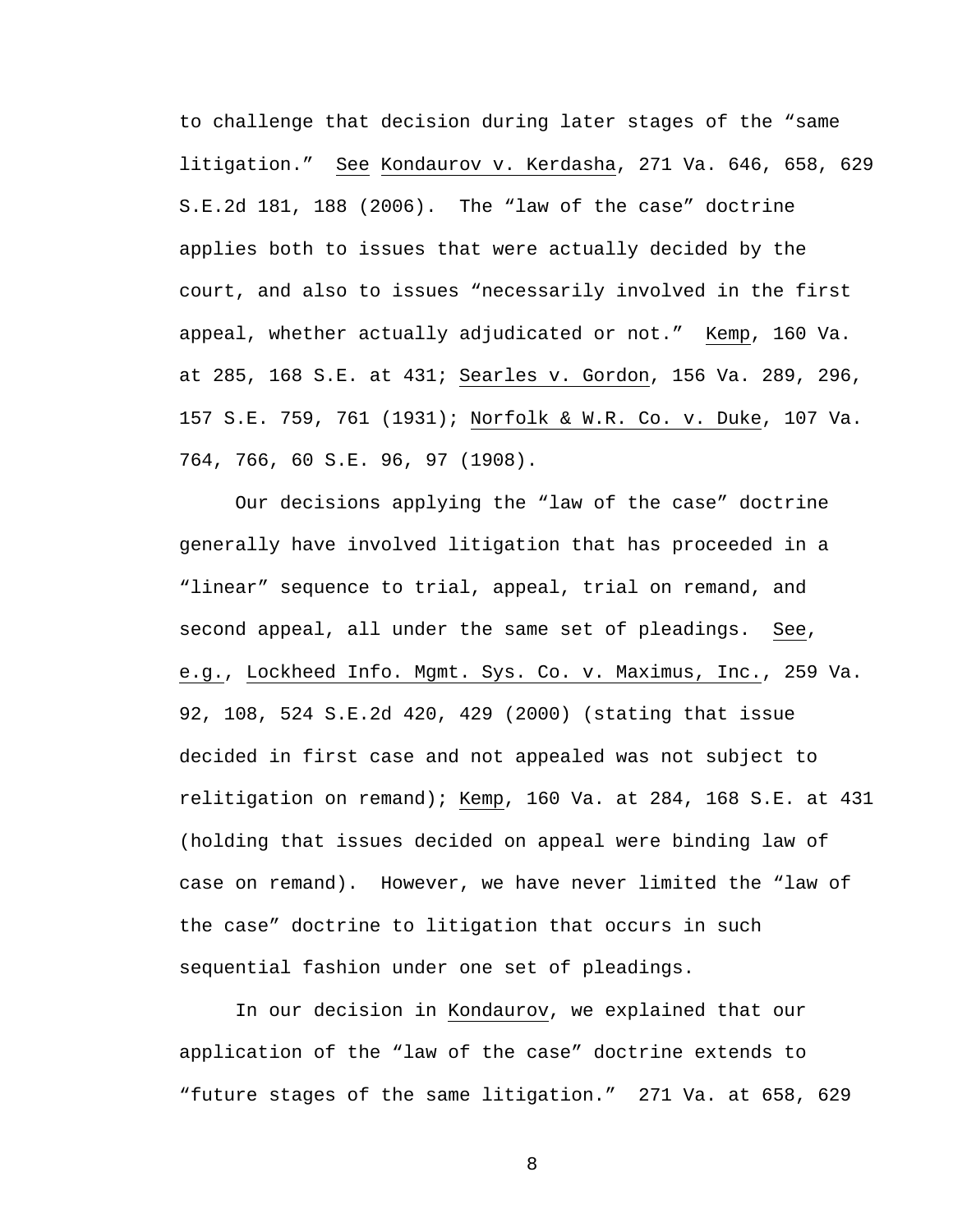S.E.2d at 188. Thus, when two cases involve identical parties and issues, and one case has been resolved finally on appeal, we will not re-examine the merits of issues necessarily involved in the first appeal, because those issues have been resolved as part of the "same litigation" and have become the "law of the case."

 Under the "law of the case" doctrine, courts assume without deciding that there may be error in the decision of the court below. See Chappell, 184 Va. at 816, 36 S.E.2d at 527; Kemp, 160 Va. at 284, 168 S.E. at 431; Peterson v. Haynes, 145 Va. 653, 660, 134 S.E. 675, 677 (1926); Steinman, 121 Va. at 622, 93 S.E. at 688. As a result, a decision that becomes the "law of the case" is adhered to only in the case in which it arose and does not become binding precedent in other cases. See Chappell, 184 Va. at 816, 36 S.E.2d at 527; Kemp, 160 Va. at 284, 168 S.E. at 431; Steinman, 121 Va. at 622, 93 S.E. at 688.

With these principles in mind, we first decline Lisa's request that we consider the effect of the Virginia Marriage Amendment on the arguments presented in this appeal. Lisa did not ask the Court of Appeals to consider the Virginia Marriage Amendment, despite the fact that it became effective on January 1, 2007, several months before the Court of Appeals issued its opinion in the present appeal. In addition, Lisa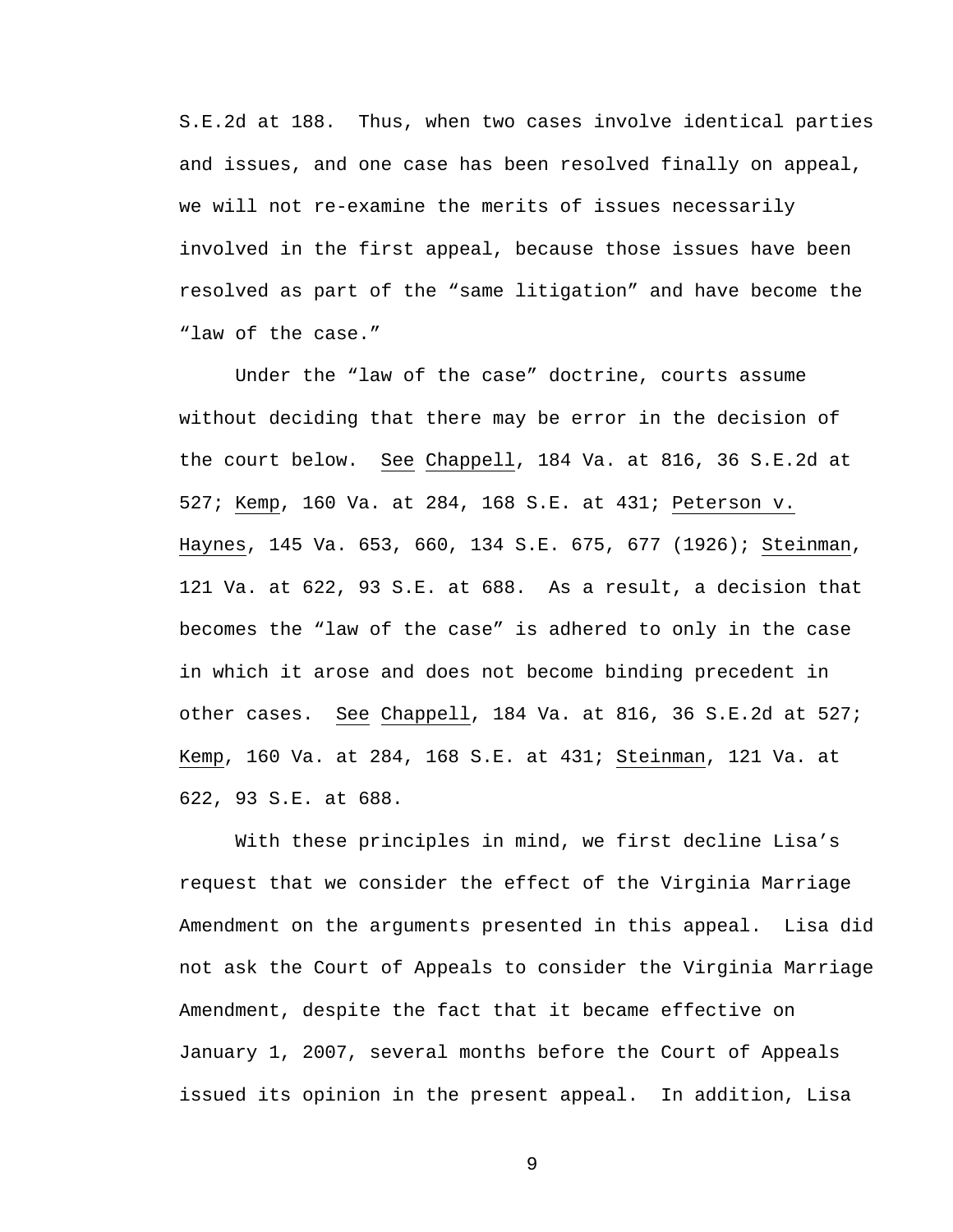did not assign error in this Court to the Court of Appeals' failure to consider the Virginia Marriage Amendment. Therefore, we conclude that this part of Lisa's argument is procedurally barred. See Rule 5:17(c).

We also observe that Lisa's petition and brief filed in this Court contain the identical assignments of error that she presented in her petition to this Court in the first Virginia appeal. Because Lisa sought to appeal these same issues in the first Virginia appeal, we find no merit in her assertion that those issues were not before the Court of Appeals in the first Virginia appeal.

We have compared Lisa's arguments in the present appeal and the decision rendered by the Court of Appeals in the first Virginia appeal. We agree with the Court of Appeals' conclusion that each of the issues Lisa raises in this appeal was addressed and resolved in the first Virginia appeal. See Miller-Jenkins, 49 Va. App. 88, 637 S.E.2d 330 (2006); Miller-Jenkins v. Miller-Jenkins, Record No. 0688-06-4 (April 17, 2007).

The Court of Appeals' holding in the present appeal merely reflects the issues actually decided in the first Virginia appeal, including the issues whether the PKPA applied to the custody and visitation dispute and whether the Vermont custody order was entitled to full faith and credit. See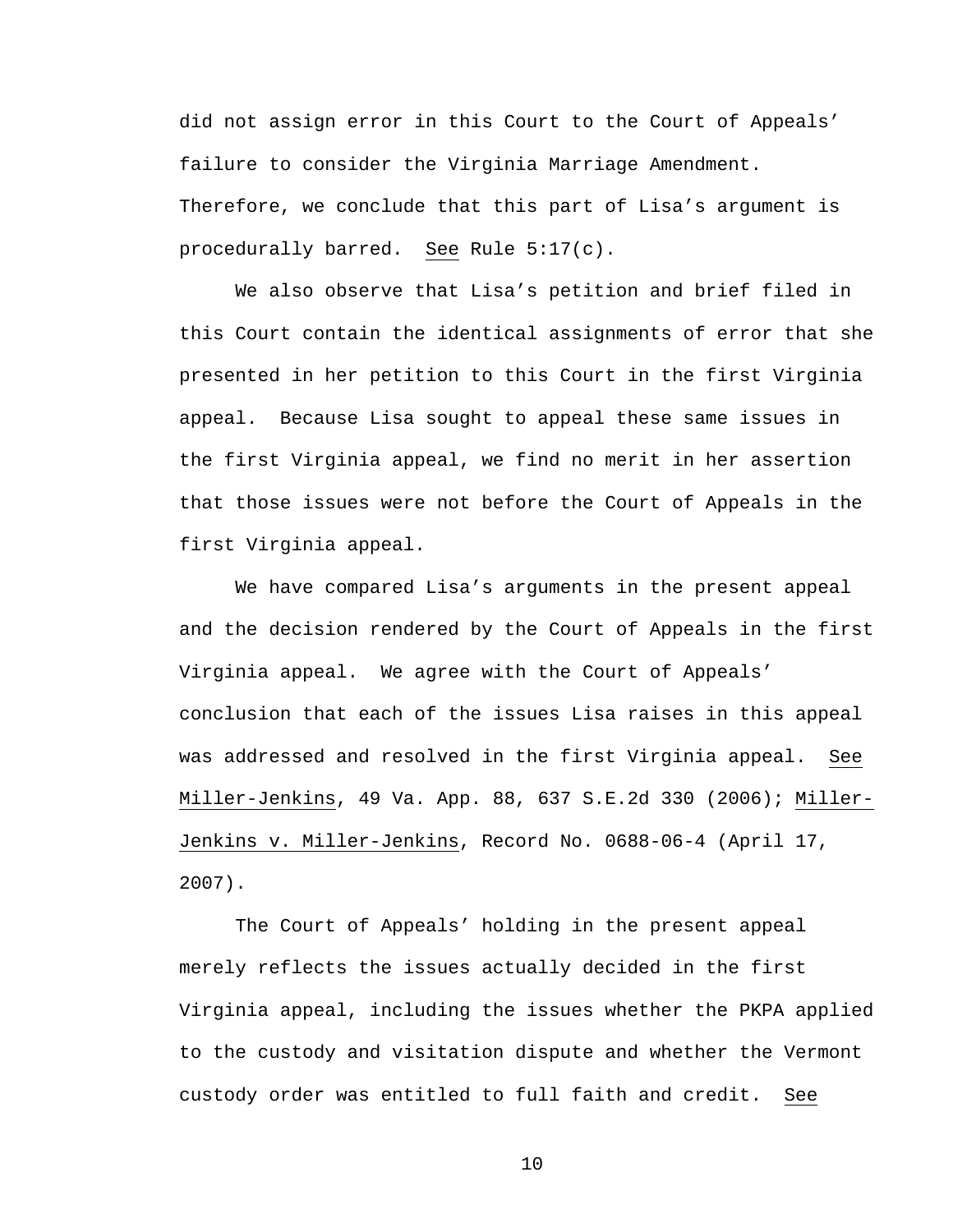Kemp, 160 Va. at 285, 168 S.E. at 431; Searles, 156 Va. at 296, 157 S.E. at 761; Norfolk & W.R. Co., 107 Va. at 766, 60 S.E. at 97. Thus, we conclude that the "law of the case" doctrine prevents Lisa from reasserting the issues she raises in the present appeal because each of those issues was decided finally by the first Virginia appeal, which Lisa failed to perfect in this Court. See Lockheed, 259 Va. at 108, 524 S.E.2d at 429; Searles, 156 Va. at 295-96, 157 S.E. at 761.

 Our conclusion is not altered by Lisa's argument that the "law of the case" doctrine is inapplicable to the present appeal because this appeal is not the same "case" as the first Virginia appeal. Although Lisa and Janet separately filed the cases from which the two appeals arose, both cases involved these same parties and sought adjudication of the same issue, custody and visitation regarding IMJ. The two Virginia appeals were part of the "same litigation" seeking to resolve the single question which custody order, the Vermont custody order or the circuit court's order, would govern the parties' custody and visitation dispute. See Kondaurov, 271 Va. at 658, 629 S.E.2d at 188.

 Finally, we observe that the Court of Appeals' holding in the first Virginia appeal is binding under the "law of the case" doctrine only with respect to the parties and the issues in the case before us. See Chappell, 184 Va. at 816, 36